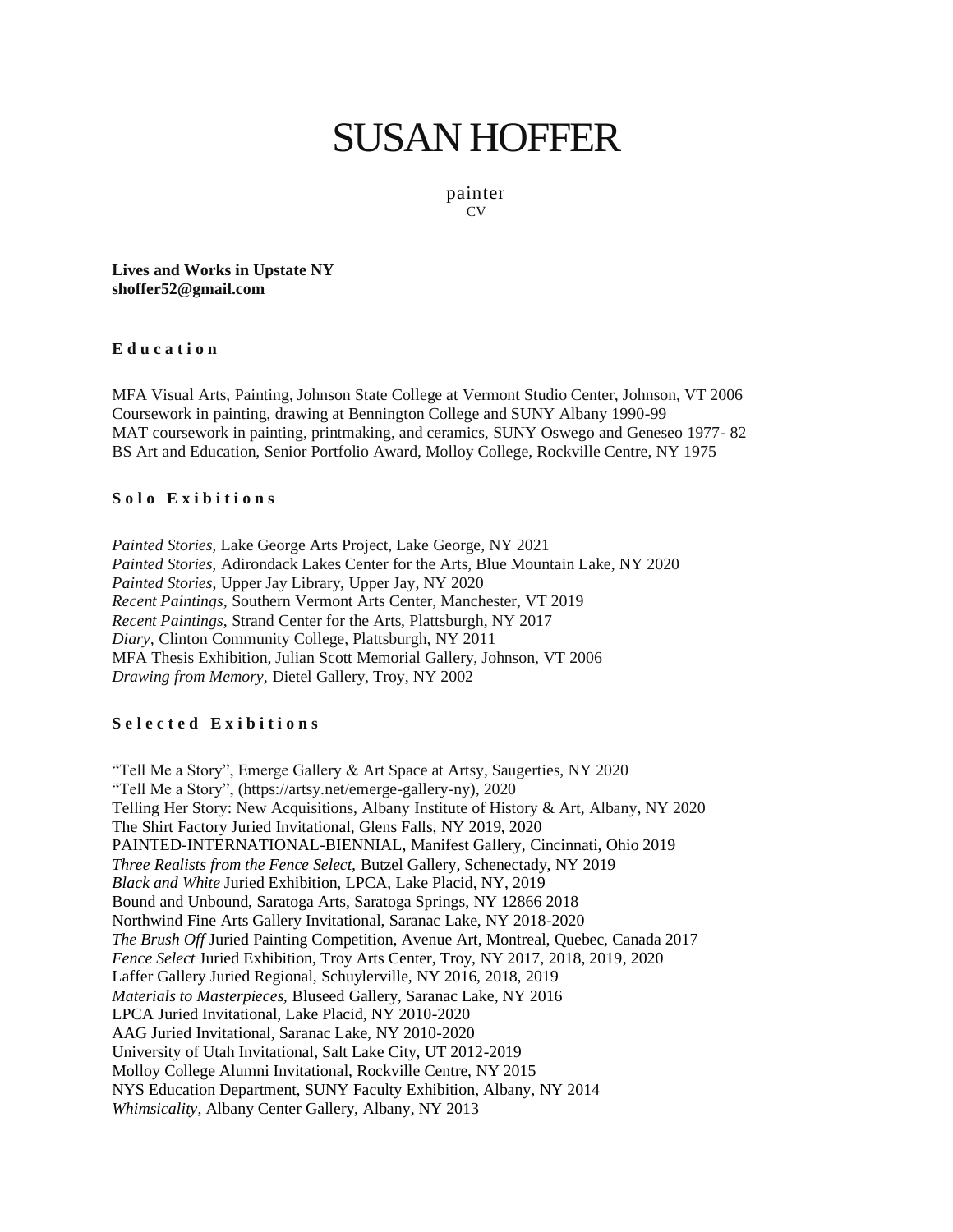*Where Are you?,* BluSeed Gallery, Saranac Lake, NY 2011 Mohawk-Hudson Regional, Albany Institute, Albany, NY 1996, 2011, 2018, 2019 *Emma Willard Faculty Exhibition,* SUNY Adirondack, Queensbury, NY 2005 *Residency Exhibition,* James Baird Gallery, St. Johns, Newfoundland, Canada 2004 *Residency Exhibition,* Skidmore College, Saratoga Springs, NY 2000 Lake George Arts Project Drawing Invitational, Lake George, NY 1998 *HS Art Teachers That Make Art*, Rathbone Gallery, Sage College, Troy, NY 1996

### **A w a r d s a n d P r i z e s**

First Place Award, Northwind Fine Arts Gallery, Saranac Lake, NY 2020 Juror's Choice Award—Gold Key, North Country Arts, Glens Falls NY, 2020 Best of Show Award, AAG Juried Invitational, Saranac Lake, NY 2020 Social Conscious Award, Contemporary Art Gallery Online, 2020 Best of Show, The Shirt Factory Juried Invitational, Glens Falls, NY 2020 Best of Show, LPCA Juried Invitational, Lake Placid, NY 2019 Third Place Award, AAG Juried Invitational, Saranac Lake, NY 2019 Mohawk-Hudson Regional *Juror's Award* Certified Framing and Gallery 2018 Albany Institute of History and Art, Mohawk-Hudson Regional *Purchase Prize* 2018 Second Place Award, NorthWind Fine Arts Gallery, Saranac Lake, NY 2017 Second Place Award, AAG Juried Invitational, Saranac Lake, NY 2017 Third Place Award, LPCA Juried Invitational, Lake Placid, NY 2016 Fence Award, The Arts Center of the Capital Region, Troy, NY 2016 First Place Award, AAG Juried Invitational, Saranac Lake, NY 2016 Second Place Award, AAG Juried Invitational, Saranac Lake, NY 2015

# **A r t i s t R e s i d e n c i e s**

Painting residency at Tyrone Guthrie, Newbliss, Ireland 2005 Painting residency at Pouch Cove, Newfoundland, Canada 2004 Painting residency at Vermont Studio Center, Johnson, VT 1999-2003 SummerSix Fellowship, Skidmore College, Saratoga Springs, NY 1997-8

## **G r a n t s**

The Essex County Arts Council Grant, Painted Stories, SOLO Exhibition 2020 Emma Willard School, Troy, NY, European Studies Grant 2006 Getty Grant Fellowship, Pop Art Studies at The National Gallery, Washington, DC 2000

### **C o m m i s s i o n s**

Hotel Saranac, Five Paintings for the Grand Hall, Saranac Lake, NY 2017 Private Commissions throughout the United States

## **P r i v a t e C o l l e c t I o n s**

Albany Institute of History and Art, Albany, NY Saranac Lake Hotel, Saranac Lake, NY Bluseed Gallery, Saranac lake, NY